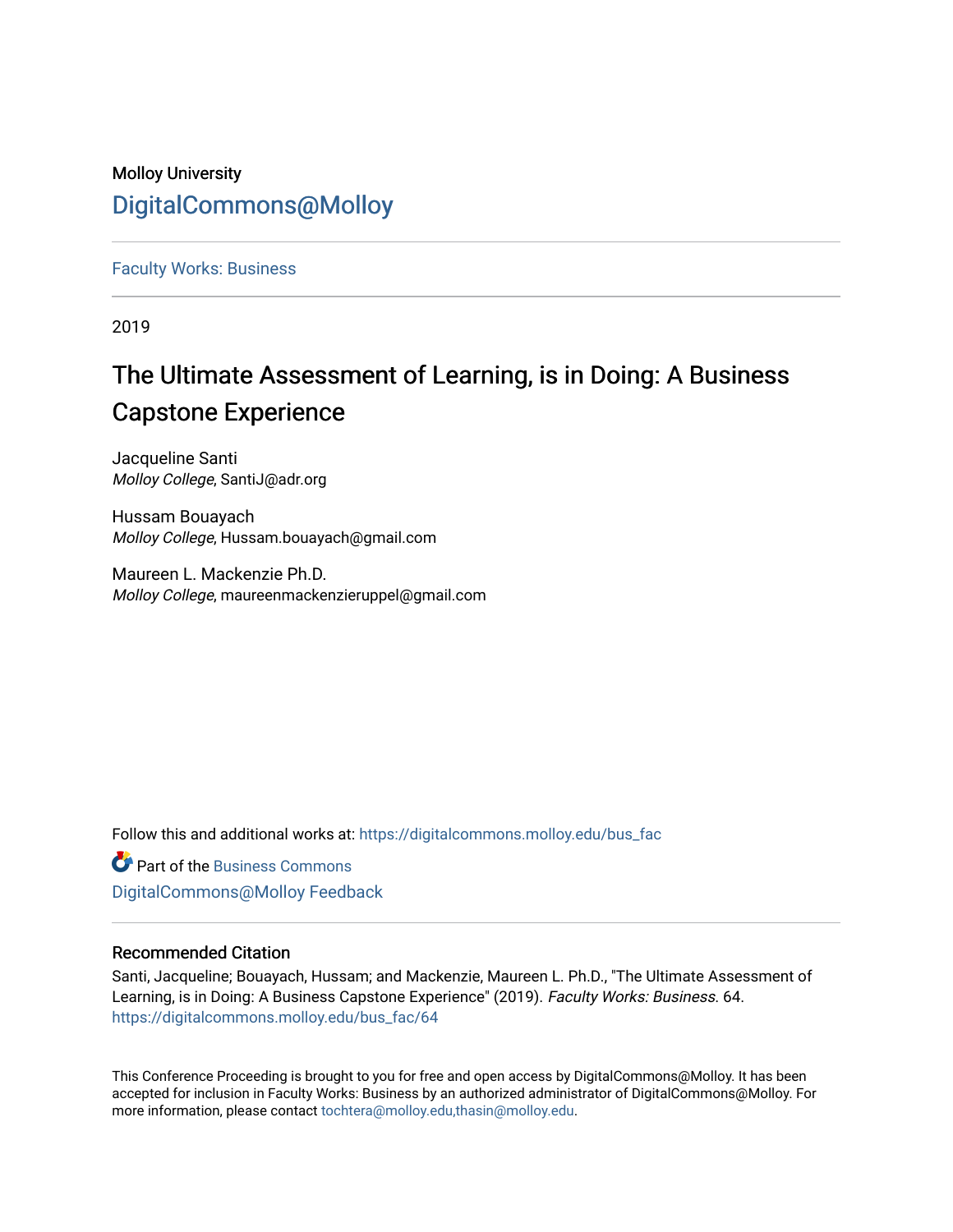# **The Ultimate Assessment of Learning, is in Doing: A Business Capstone Experience**

*Jacqueline Santi* Molloy College 1000 Hempstead Ave. Rockville Centre, NY 11769 USA (516) 418-4766 *SantiJ@adr.org*

*Hussam Bouayach* Molloy College 1000 Hempstead Ave. Rockville Centre, NY 11769 USA (347) 761-8297 *Hussam.bouayach@gmail.com*

*Maureen L. Mackenzie*

Molloy College 1000 Hempstead Ave. Rockville Centre, NY 11769 USA (631) 682-0399 *MMackenzie@Molloy.edu*

#### *ABSTRACT*

The Mission of Molloy College drives its curriculum content, delivery methods, hiring decisions, and student learning outcomes. In alignment with the College's mission, each student graduating from the Business School must be able to demonstrate all that the student has learned throughout his or her journey. The ultimate evidence of learning is in 'the doing.' Over the past few years, the annual meeting of the Northeast Business & Economics Association has become a forum to share and discuss the pedagogical philosophy of the Molloy College Graduate Program. A series of publications has documented the evidence of learning at both the course and program level. Every MBA graduate must demonstrate that he or she can draw from the knowledge, skills, and disposition developed within the graduate program and be able to publicly demonstrate that the learning can be applied in the *real-world*. The mission of the institution establishes the founding belief in social responsibility, service, community, and study. The college's commitment to student learning and academic excellence is demonstrated by the transformative education experienced by the students. The students' evidence of learning must not only solve a real-world business problem, but must also lead to social good.

This proceedings paper reports on the consulting work performed for the not-for-profit organization, *Composite Prototyping Center*. The student consultants, referred to as JHL Consulting, were faced with a significant problem to solve. The story of *Composite Prototyping (CPC)*, and its journey with its Molloy student consultants, is a great story to tell.

#### **Keywords**

Composite manufacturing, not-for-profit, social entrepreneurship

#### **I INTRODUCTION**

The student-consultants, using the Bloomberg Philanthropies "Mayor's Challenge" business model, developed a three-pronged approach to solve its client's problem: (1) identified a grant for which Composite Prototyping (CPC) meets eligibility requirements. JHL Consulting developed a grant writing guide and sample proposal, including all of the required forms to initiate the grant application process; (2) developed fundraising opportunities that are achievable and will help spread awareness about CPC and its mission, and (3) creation of a "for-profit" subsidiary, which will enable CPC to use its facility for profitable enterprises, that would ultimately fund CPC's mission. This three-prong approach will move CPC into a new phase of success and growth.

#### **2 PEDAGOGICAL PHILOSOPHY**

Undergraduate education provides a breadth of knowledge, but graduate education offers depth into the student's chosen profession. The capstone experience is for MBA students who have completed their coursework and are ready to demonstrate to the Molloy College Community – evidence of learning. This evidence extends *beyond* business knowledge and skills, to the students' *disposition* toward social responsibility, community, service, and the role that business plays in our society.

The Molloy Business faculty are committed to, and actively involved in, *influencing* the development of ethical and socially responsible leaders who focus on meaningful management practices, sustainable economic growth, and job-creation. Therefore, the design of the Molloy College graduate program intends to develop future leaders. The leadership focus is not only for the student's chosen profession, but also to fill the dearth of leadership in our country, and in our world. It is our mission to prepare the student to become a participating member of society and a socially responsibility citizen. We hope that the Molloy student recognizes that the collective must serves the needs of the larger society. We believe that this can be accomplished within a capitalistic economy where innovation and hard work is rewarded, but the social focus is a priority.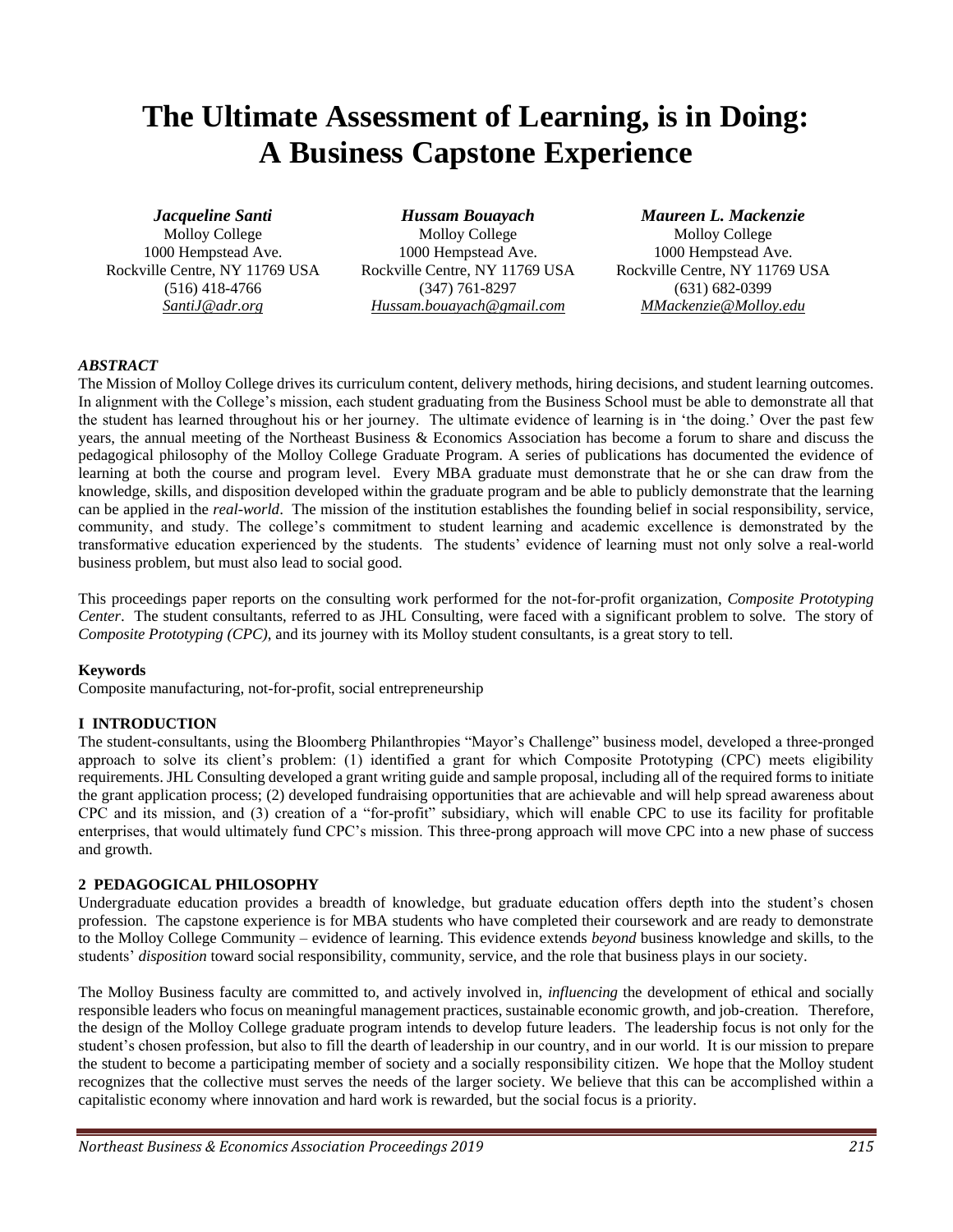Civic Engagement was the Molloy College annual theme for the 2012-2013 academic year. This focus inspired the complete overhaul of the business program outcomes for graduate education. The faculty recognized that student learning could be explicitly coupled with social responsibility. This influenced the faculty's effort toward revised student learning objectives. The Consulting Capstone experience provided the opportunity to measure the learning for the business program. By definition, a capstone is that last stone put in place to show the community that the structure is complete and has structural integrity. Simply stated, the consulting capstone course intends to provide the students with the opportunity to demonstrate all that has been learned by working with a business client that serves society.

The 2018 Fall MBA Capstone Classes was divided into four consulting teams under two professors, serving three clients. This paper reports on the work product created by the students under the consulting team name of, "*JHL Consulting*.*"* Each team used the Bloomberg Philanthropies, "Mayor's Challenge" application to guide the consulting process. This process takes the students through four stages: (1) establishing a solution-driven vision, (2) developing a turnkey implementation plan, (3) determining the impact of the plan, and (4) determining if the solution can be replicated.

# **3 THE CLIENT AND ITS INDUSTRY**

The Dean of the School of Business hand selects most of the Capstone clients for the graduate program. To be considered as a client, the organization must have a meaningful social mission and be either a not-for-profit or be a governmental agency. Simply, the client's work must serve the greater good.

Composite Prototyping Center is an advanced materials and manufacturing technology innovation center. The company is a nonprofit with 501(c)3 status, with a mission to "enable all organizations to meet the needs of advanced composite manufacturing by providing access to essential training, workforce development, process technologies, prototype manufacturing and testing capabilities." The organization offers high school introductory-level training courses, in partnership with a local college, with graduates gaining one college credit. CPC also offers a more advanced course for skilled engineering professionals who are continuing their education.

The composite industry in the U.S is relatively anchored. Many firms take the initiative to outsource the production activities abroad in order to realize cost efficiencies. Furthermore, in the last few years, the industry has experienced some disruption due to the lack of raw material supplies and supply chain issues. Nonetheless, experts predicts a bright future for composites manufacturing. In fact, composite production plays a vital role in many industries, including aerospace, construction and military design.

#### **4 THE CONSULTING PROBLEM**

The client collaborates with the professor to identify a real-world business problem that its leadership is currently facing. The client understands that the students are 'consultants' and are not interns. The client must also agree to provide institutional knowledge and direction, but then the client steps back to let the 'student-consultants' use their skills and knowledge to study the industry, consider similar industries, and to develop a turn-key plan that will support the client in solving the problem. The leaders and select board members of Composite Prototyping Centre (CPC) identified the following business problem:

*CPC is great at the science and the technology. The problem is that the leaders are visionaries, but may not necessarily be business people. The organization's goal to educate Long Island students, veterans, and metalworkers, links directly to CPC's mission and its commitment to Long Island. To live its mission, Composite Prototyping Center (CPC) must be financially stable. The problem is that CPC has not sufficiently developed the needed activities related to both FUNDRAISING and GRANT WRITING.*

The student-consultants met with the client's leaders and quickly realized the tremendous value that this organization can bring to Long Island. The consultants, calling themselves *JHL Consulting* set out to build its vision, which would begin the process toward solving the client's problem

## **5 ESTABLISHING A SOLUTION-DRIVEN VISION**

The student-consultants' main focus was to help *Composite Prototyping Center* become financially sustainable, which would allow the organization to fulfill its mission. JHL Consultants' vision was to seek a grant related to STEM job creation on Long Island. The team identified a government grant from the National Science Foundation. CPC's facility was operating a three month-long, once-a-week course for high school students in a partnership with a local college. The course cost \$500 per student, with a max capacity of 18 students. CPC was able to break even at nine students. Students from less affluent neighborhoods are often unable to afford the tuition to attend this course, and this is problematic as these are the very students that the organization is seeking to drive economic development on Long Island. With the additional funding from this grant, the students envisioned CPC's growth in its training programs, as well as an increased ability to offer scholarships to underrepresented students interested in STEM education and careers.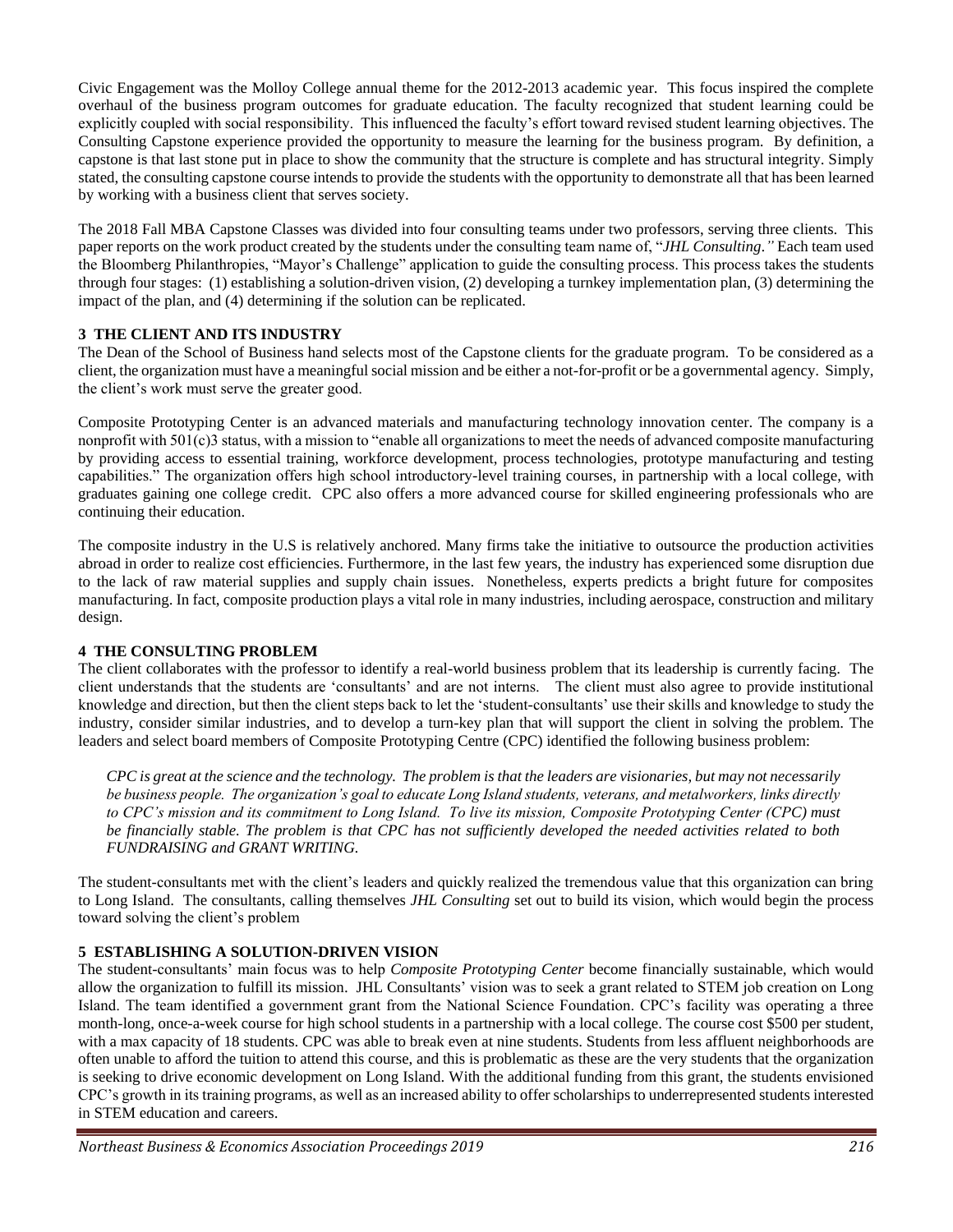The student-consultants' vision related to *fundraising*, also included the creation of a *for-profit subsidiary*. The students established a detailed plan for CPC to create a for-profit subsidiary, which would be owned by CPC. The facility has a large amount of under-utilized space and equipment, therefore a *for-profit* entity would take advantage of this space to create revenue that will fund the nonprofit operations that are currently struggling financially.

The students were also creative by starting the process to register CPC as a beneficiary for the 2019 marathon. The students also designed a 5k race for CPC, which will not only raise awareness about CPC and the organization's noble mission to develop and improve the workforce and the economy of Long Island, but create a revenue stream.

## **6 MAKING THE VISION A REALITY – A TURNKEY IMPLEMTATION PLAN**

#### **Phase One – Grant Application**

Titled "Inclusion across the Nation of Communities of Learners of Underrepresented Discovers in Engineering and Science

JHL Consulting identified a grant opportunity that aligned with STEM workforce development and diversity inclusion. The team prepared a preliminary cover letter and grant proposal. In order to be considered for this funding from the National Science Foundation, JHL Consulting demonstrated how Composite Prototyping Center will use funding to offer training opportunities and workforce development for diverse underrepresented individuals. Scholarships for the inclusion of underrepresented learners was a critical aspect of this proposal, as this specific federal grant is aimed toward broadening participation and diversity in STEM workforce and education. The proposal included hiring one full-time individual to implement and create new programming, and to fill the need for ongoing grant seeking and writing for the organization.

Step-by-step plan was provided to the client:

a) Submit all required forms: SF-424 Application for Federal Assistance, Research & Related Personal Data Forms (2), Budget Information Form, and the Project Site Location Form.

b) The remaining process required submission of the grant cover letter, project proposal cover page, proposal abstract, statement of need, project description, and finally the goals and objectives of the project. All documents were provided.

c) JHL Consulting created a username and password for CPC to login to grants.gov. The final steps were identified, such as acquiring a DUNS number and to register with SAM.gov. There was no cost; a step-by-step guide as well as additional resources, was provided to the client.

# **Phase Two – Fundraising**

# *Designing a 5k Charity Run Race*

A detailed timeline and action plan was provided to the client that included:

- a) Date, location, and time
- b) Costs and number of participants
- c) Gifts included a designed CPC printed shirts as part of brand awareness effort
- d) Permission and legal compliance
	- http://oysterbaytown.com/applications-permits-licenses-forms/
	- Special event application
- e) Building a budget
- f) Sponsorship plans
- g) Event Promotion through social media (Twitter, Instagram, Facebook, active.com
- h) Recruitment of Volunteers Through Social Media

#### *Establishing CPC as Marathon Beneficiary*

NYRR partners with qualified nonprofit organizations to offer entry for runners to the New York City Marathon. Charity Runners raise money for their cause and are thereby given a guaranteed entry into the NYRR events throughout the year to meet their fundraising goals The NYRR requires runners to raise a minimum of \$2500.

#### **Phase Three – Establishment of a For-Profit Subsidiary**

Sometimes it is necessary for a nonprofit to set up a for-profit subsidiary. JHL Consulting recommended this approach to ensure that CPC generates revenues that can feed directly into the nonprofit operations. The main steps were provided:

- a) **Board Approval** 'Resolution' to own a for-profit. Resolution templates were provided to the client.
- b) **Administration** To minimize taxes, nonprofits set up the subsidiary as a C-Corp, in which the nonprofit owns some or all of the stock. A nonprofit can also enter a partnership or become an owner of a limited liability company (LLC). The subsidiary pays taxes like any other for-profit, but the parent nonprofit's dividends are tax-free. Using any of these approaches ensures that revenues can feed directly into the nonprofit. Another option is to set up a B-Corp to ensure that the revenues are used to fulfill the company's mission, while also maintaining a for-profit status.